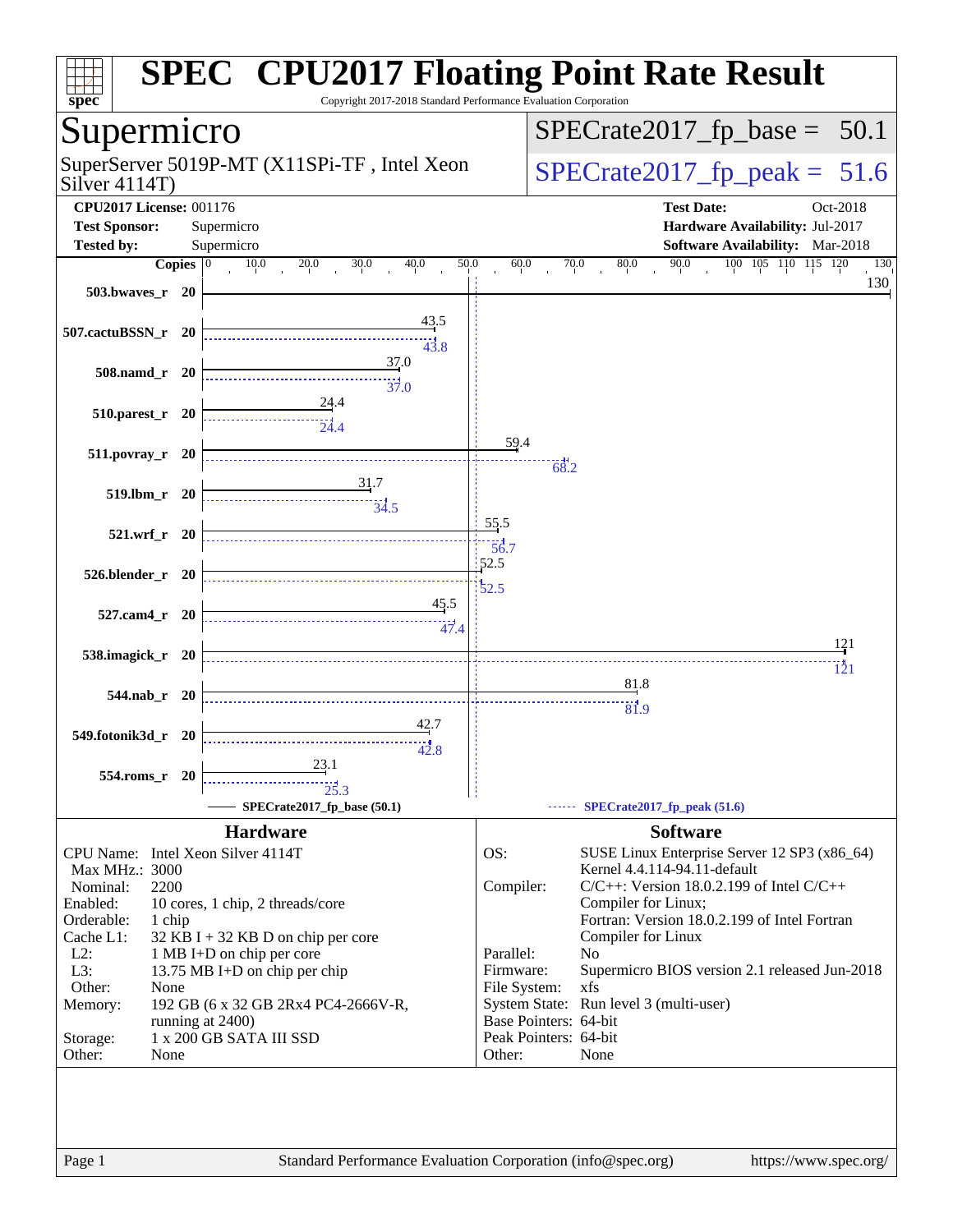

Copyright 2017-2018 Standard Performance Evaluation Corporation

### Supermicro

Silver 4114T) SuperServer 5019P-MT (X11SPi-TF, Intel Xeon  $\big|$  [SPECrate2017\\_fp\\_peak =](http://www.spec.org/auto/cpu2017/Docs/result-fields.html#SPECrate2017fppeak) 51.6

 $SPECTate2017_fp\_base = 50.1$ 

**[CPU2017 License:](http://www.spec.org/auto/cpu2017/Docs/result-fields.html#CPU2017License)** 001176 **[Test Date:](http://www.spec.org/auto/cpu2017/Docs/result-fields.html#TestDate)** Oct-2018 **[Test Sponsor:](http://www.spec.org/auto/cpu2017/Docs/result-fields.html#TestSponsor)** Supermicro **[Hardware Availability:](http://www.spec.org/auto/cpu2017/Docs/result-fields.html#HardwareAvailability)** Jul-2017 **[Tested by:](http://www.spec.org/auto/cpu2017/Docs/result-fields.html#Testedby)** Supermicro **[Software Availability:](http://www.spec.org/auto/cpu2017/Docs/result-fields.html#SoftwareAvailability)** Mar-2018

#### **[Results Table](http://www.spec.org/auto/cpu2017/Docs/result-fields.html#ResultsTable)**

|                                  | <b>Base</b>   |                |       |                |       | <b>Peak</b>    |            |               |                |              |                |              |                |              |
|----------------------------------|---------------|----------------|-------|----------------|-------|----------------|------------|---------------|----------------|--------------|----------------|--------------|----------------|--------------|
| <b>Benchmark</b>                 | <b>Copies</b> | <b>Seconds</b> | Ratio | <b>Seconds</b> | Ratio | <b>Seconds</b> | Ratio      | <b>Copies</b> | <b>Seconds</b> | <b>Ratio</b> | <b>Seconds</b> | <b>Ratio</b> | <b>Seconds</b> | <b>Ratio</b> |
| 503.bwaves_r                     | 20            | 1549           | 129   | 1548           | 130   | 1549           | <u>130</u> | 20            | 1549           | 129          | 1548           | 130          | 1549           | <u>130</u>   |
| 507.cactuBSSN r                  | 20            | 582            | 43.5  | 582            | 43.5  | 579            | 43.7       | 20            | 577            | 43.8         | 578            | 43.8         | 576            | 43.9         |
| $508$ .namd $r$                  | 20            | 514            | 36.9  | 514            | 37.0  | 512            | 37.1       | 20            | 513            | 37.0         | 513            | 37.0         | 512            | 37.1         |
| $510.parest_r$                   | 20            | 2140           | 24.4  | 2145           | 24.4  | 2142           | 24.4       | 20            | 2148           | 24.4         | 2145           | 24.4         | 2144           | 24.4         |
| 511.povray_r                     | 20            | 786            | 59.4  | 786            | 59.4  | 791            | 59.1       | 20            | 678            | 68.9         | 684            | 68.2         | 687            | 68.0         |
| 519.lbm r                        | 20            | 669            | 31.5  | 664            | 31.7  | 666            | 31.7       | 20            | 611            | 34.5         | 609            | 34.6         | 610            | 34.5         |
| $521$ .wrf r                     | 20            | 807            | 55.5  | 807            | 55.5  | 806            | 55.6       | 20            | 790            | 56.7         | 791            | 56.6         | 790            | 56.7         |
| 526.blender r                    | 20            | 580            | 52.5  | 579            | 52.6  | 581            | 52.5       | 20            | 580            | 52.5         | 580            | 52.5         | 581            | 52.5         |
| 527.cam4 r                       | 20            | 770            | 45.4  | 767            | 45.6  | 768            | 45.5       | 20            | 738            | 47.4         | 738            | 47.4         | 736            | 47.5         |
| 538.imagick_r                    | 20            | 411            | 121   | 412            | 121   | 411            | 121        | 20            | 412            | 121          | 411            | 121          | 411            | <u>121</u>   |
| $544$ .nab r                     | 20            | 411            | 81.8  | 412            | 81.8  | 411            | 81.8       | 20            | 411            | 81.9         | 412            | 81.8         | 411            | 81.9         |
| 549.fotonik3d r                  | 20            | 1830           | 42.6  | 1827           | 42.7  | 1827           | 42.7       | 20            | 1829           | 42.6         | 1819           | 42.8         | 1817           | 42.9         |
| $554$ .roms $r$                  | 20            | 1374           | 23.1  | 1375           | 23.1  | 1374           | 23.1       | 20            | 1257           | 25.3         | 1258           | 25.3         | 1257           | 25.3         |
| $SPECrate2017$ fp base =<br>50.1 |               |                |       |                |       |                |            |               |                |              |                |              |                |              |

**[SPECrate2017\\_fp\\_peak =](http://www.spec.org/auto/cpu2017/Docs/result-fields.html#SPECrate2017fppeak) 51.6**

Results appear in the [order in which they were run.](http://www.spec.org/auto/cpu2017/Docs/result-fields.html#RunOrder) Bold underlined text [indicates a median measurement.](http://www.spec.org/auto/cpu2017/Docs/result-fields.html#Median)

#### **[Submit Notes](http://www.spec.org/auto/cpu2017/Docs/result-fields.html#SubmitNotes)**

 The taskset mechanism was used to bind copies to processors. The config file option 'submit' was used to generate taskset commands to bind each copy to a specific processor. For details, please see the config file.

#### **[Operating System Notes](http://www.spec.org/auto/cpu2017/Docs/result-fields.html#OperatingSystemNotes)**

Stack size set to unlimited using "ulimit -s unlimited"

#### **[General Notes](http://www.spec.org/auto/cpu2017/Docs/result-fields.html#GeneralNotes)**

Environment variables set by runcpu before the start of the run: LD\_LIBRARY\_PATH = "/home/cpu2017/lib/ia32:/home/cpu2017/lib/intel64:/home/cpu2017/je5.0.1-32:/home/cpu2017/je5.0.1-64"

 Binaries compiled on a system with 1x Intel Core i7-6700K CPU + 32GB RAM memory using Redhat Enterprise Linux 7.5 Transparent Huge Pages enabled by default Prior to runcpu invocation Filesystem page cache synced and cleared with: sync; echo 3> /proc/sys/vm/drop\_caches

 Yes: The test sponsor attests, as of date of publication, that CVE-2017-5754 (Meltdown) is mitigated in the system as tested and documented. Yes: The test sponsor attests, as of date of publication, that CVE-2017-5753 (Spectre variant 1)

**(Continued on next page)**

| Page 2 | Standard Performance Evaluation Corporation (info@spec.org) | https://www.spec.org/ |
|--------|-------------------------------------------------------------|-----------------------|
|--------|-------------------------------------------------------------|-----------------------|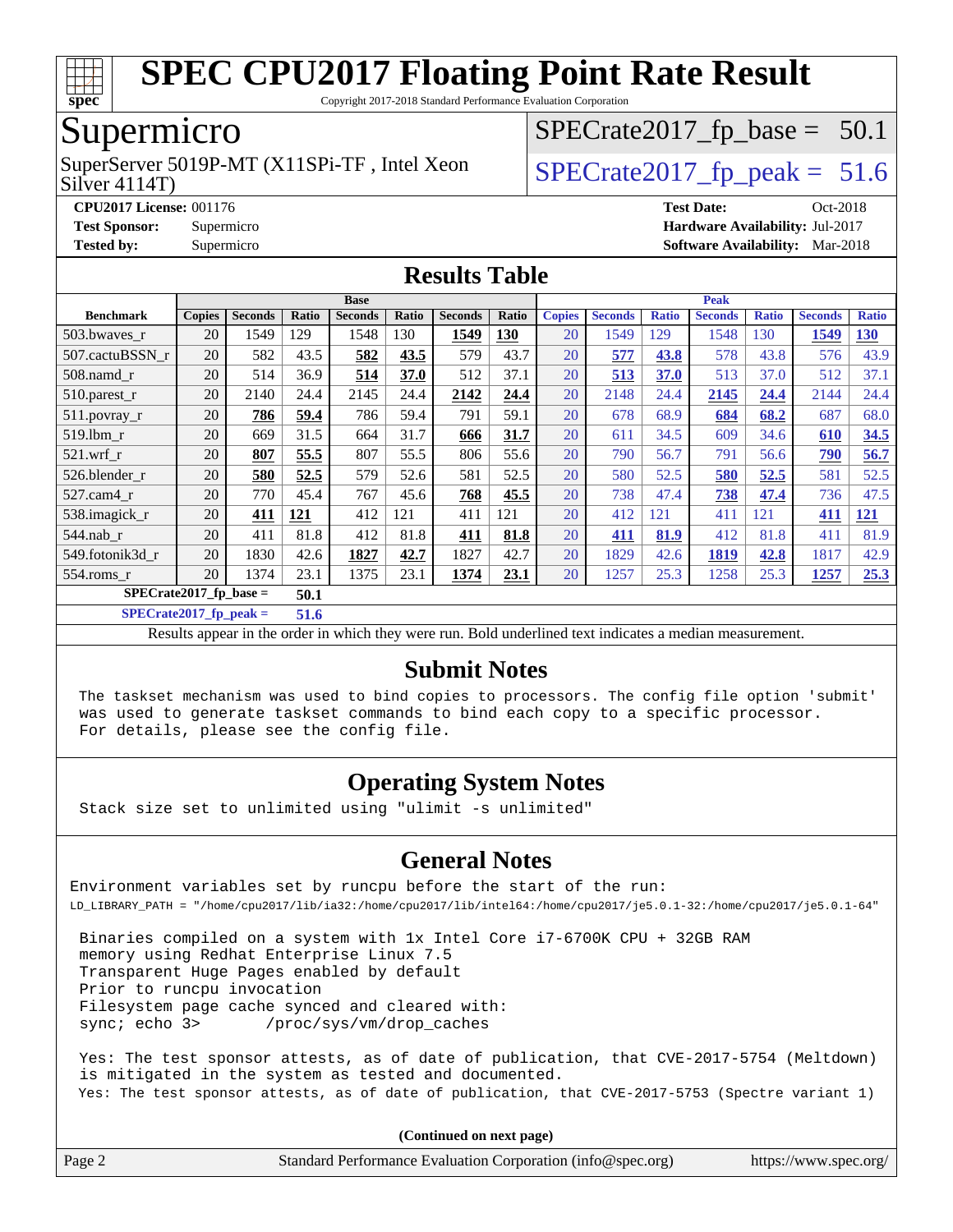

Copyright 2017-2018 Standard Performance Evaluation Corporation

#### Supermicro

SuperServer 5019P-MT (X11SPi-TF, Intel Xeon  $\vert$  [SPECrate2017\\_fp\\_peak =](http://www.spec.org/auto/cpu2017/Docs/result-fields.html#SPECrate2017fppeak) 51.6

 $SPECTate2017_fp\_base = 50.1$ 

Silver 4114T)

**[Test Sponsor:](http://www.spec.org/auto/cpu2017/Docs/result-fields.html#TestSponsor)** Supermicro **[Hardware Availability:](http://www.spec.org/auto/cpu2017/Docs/result-fields.html#HardwareAvailability)** Jul-2017 **[Tested by:](http://www.spec.org/auto/cpu2017/Docs/result-fields.html#Testedby)** Supermicro **[Software Availability:](http://www.spec.org/auto/cpu2017/Docs/result-fields.html#SoftwareAvailability)** Mar-2018

**[CPU2017 License:](http://www.spec.org/auto/cpu2017/Docs/result-fields.html#CPU2017License)** 001176 **[Test Date:](http://www.spec.org/auto/cpu2017/Docs/result-fields.html#TestDate)** Oct-2018

#### **[General Notes \(Continued\)](http://www.spec.org/auto/cpu2017/Docs/result-fields.html#GeneralNotes)**

Page 3 Standard Performance Evaluation Corporation [\(info@spec.org\)](mailto:info@spec.org) <https://www.spec.org/> is mitigated in the system as tested and documented. Yes: The test sponsor attests, as of date of publication, that CVE-2017-5715 (Spectre variant 2) is mitigated in the system as tested and documented. **[Platform Notes](http://www.spec.org/auto/cpu2017/Docs/result-fields.html#PlatformNotes)** BIOS Settings: LLC prefetch = Enable Power Technology = Custom Power Performance Tuning = BIOS Controls EPB ENERGY\_PERF\_BIAS\_CFG mode = Maximum Performance Hardware P-state = Out of Band Mode XPT Prefetch = Enable Stale AtoS = Enable LLC dead line alloc = Disable Patrol Scrub = Disable Sysinfo program /home/cpu2017/bin/sysinfo Rev: r5974 of 2018-05-19 9bcde8f2999c33d61f64985e45859ea9 running on linux-cyyj Thu Oct 25 02:40:48 2018 SUT (System Under Test) info as seen by some common utilities. For more information on this section, see <https://www.spec.org/cpu2017/Docs/config.html#sysinfo> From /proc/cpuinfo model name : Intel(R) Xeon(R) Silver 4114T CPU @ 2.20GHz 1 "physical id"s (chips) 20 "processors" cores, siblings (Caution: counting these is hw and system dependent. The following excerpts from /proc/cpuinfo might not be reliable. Use with caution.) cpu cores : 10 siblings : 20 physical 0: cores 0 1 2 3 4 8 9 10 11 12 From lscpu: Architecture: x86\_64 CPU op-mode(s): 32-bit, 64-bit Byte Order: Little Endian  $CPU(s):$  20 On-line CPU(s) list: 0-19 Thread(s) per core: 2 Core(s) per socket: 10 Socket(s): 1 NUMA node(s): 1 Vendor ID: GenuineIntel CPU family: 6 **(Continued on next page)**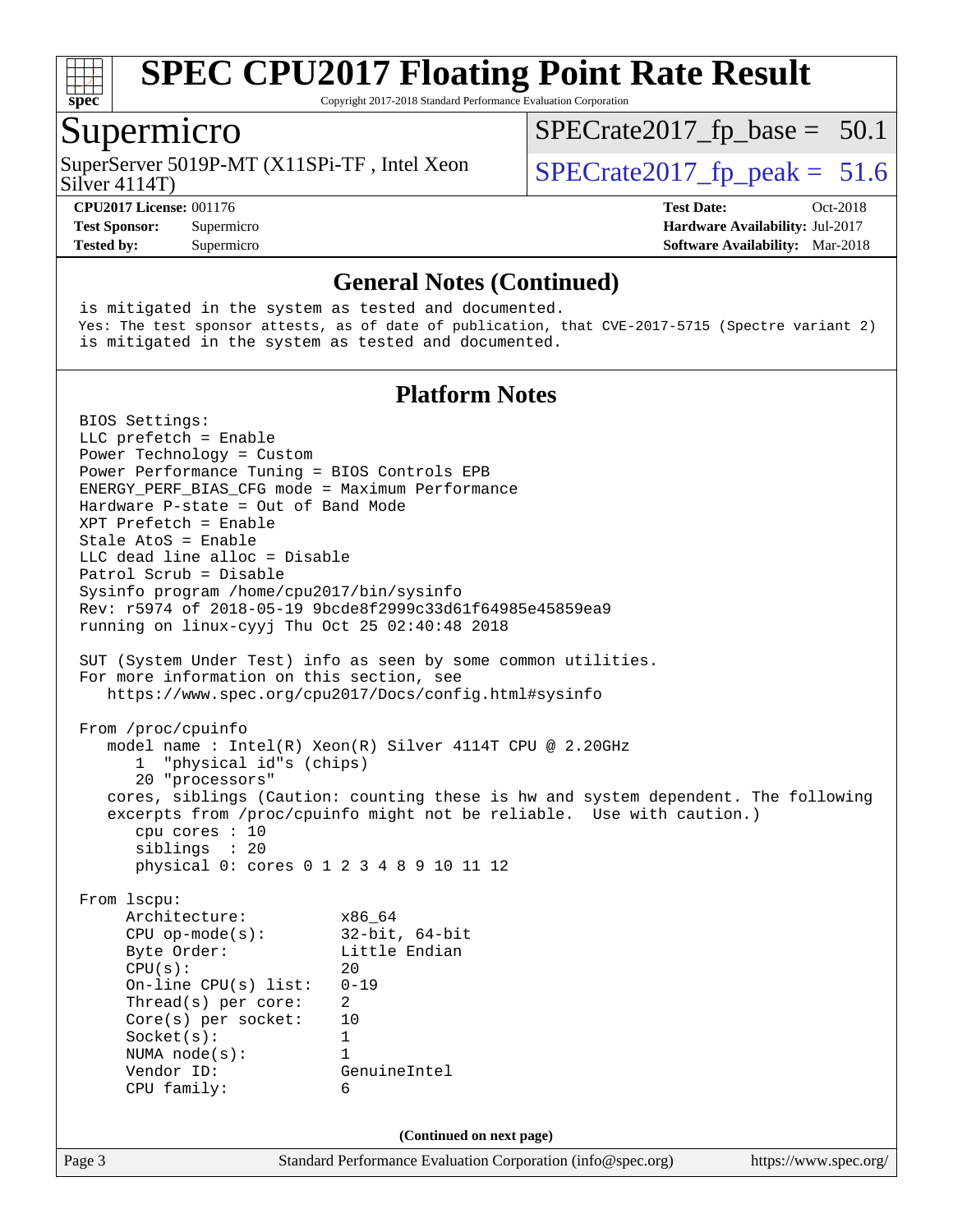

Copyright 2017-2018 Standard Performance Evaluation Corporation

### Supermicro

Silver 4114T) SuperServer 5019P-MT (X11SPi-TF, Intel Xeon  $\vert$  [SPECrate2017\\_fp\\_peak =](http://www.spec.org/auto/cpu2017/Docs/result-fields.html#SPECrate2017fppeak) 51.6

 $SPECTate2017_fp\_base = 50.1$ 

**[CPU2017 License:](http://www.spec.org/auto/cpu2017/Docs/result-fields.html#CPU2017License)** 001176 **[Test Date:](http://www.spec.org/auto/cpu2017/Docs/result-fields.html#TestDate)** Oct-2018

**[Test Sponsor:](http://www.spec.org/auto/cpu2017/Docs/result-fields.html#TestSponsor)** Supermicro **[Hardware Availability:](http://www.spec.org/auto/cpu2017/Docs/result-fields.html#HardwareAvailability)** Jul-2017 **[Tested by:](http://www.spec.org/auto/cpu2017/Docs/result-fields.html#Testedby)** Supermicro **[Software Availability:](http://www.spec.org/auto/cpu2017/Docs/result-fields.html#SoftwareAvailability)** Mar-2018

#### **[Platform Notes \(Continued\)](http://www.spec.org/auto/cpu2017/Docs/result-fields.html#PlatformNotes)**

 Model: 85 Model name: Intel(R) Xeon(R) Silver 4114T CPU @ 2.20GHz Stepping: 4 CPU MHz: 2200.001 BogoMIPS: 4400.00 Virtualization: VT-x L1d cache: 32K L1i cache: 32K L2 cache: 1024K L3 cache: 14080K NUMA node0 CPU(s): 0-19 Flags: fpu vme de pse tsc msr pae mce cx8 apic sep mtrr pge mca cmov pat pse36 clflush dts acpi mmx fxsr sse sse2 ss ht tm pbe syscall nx pdpe1gb rdtscp lm constant\_tsc art arch\_perfmon pebs bts rep\_good nopl xtopology nonstop\_tsc aperfmperf eagerfpu pni pclmulqdq dtes64 monitor ds\_cpl vmx smx est tm2 ssse3 sdbg fma cx16 xtpr pdcm pcid dca sse4\_1 sse4\_2 x2apic movbe popcnt tsc\_deadline\_timer aes xsave avx f16c rdrand lahf\_lm abm 3dnowprefetch ida arat epb invpcid\_single pln pts dtherm hwp\_epp intel\_pt rsb\_ctxsw spec\_ctrl retpoline kaiser tpr\_shadow vnmi flexpriority ept vpid fsgsbase tsc\_adjust bmi1 hle avx2 smep bmi2 erms invpcid rtm cqm mpx avx512f avx512dq rdseed adx smap clflushopt clwb avx512cd avx512bw avx512vl xsaveopt xsavec xgetbv1 cqm\_llc cqm\_occup\_llc pku ospke /proc/cpuinfo cache data cache size : 14080 KB From numactl --hardware WARNING: a numactl 'node' might or might not correspond to a physical chip. available: 1 nodes (0) node 0 cpus: 0 1 2 3 4 5 6 7 8 9 10 11 12 13 14 15 16 17 18 19 node 0 size: 192078 MB node 0 free: 175853 MB node distances: node 0 0: 10 From /proc/meminfo MemTotal: 196688068 kB HugePages\_Total: 0 Hugepagesize: 2048 kB From /etc/\*release\* /etc/\*version\* SuSE-release: SUSE Linux Enterprise Server 12 (x86\_64) VERSION = 12 PATCHLEVEL = 3 # This file is deprecated and will be removed in a future service pack or release. # Please check /etc/os-release for details about this release. **(Continued on next page)**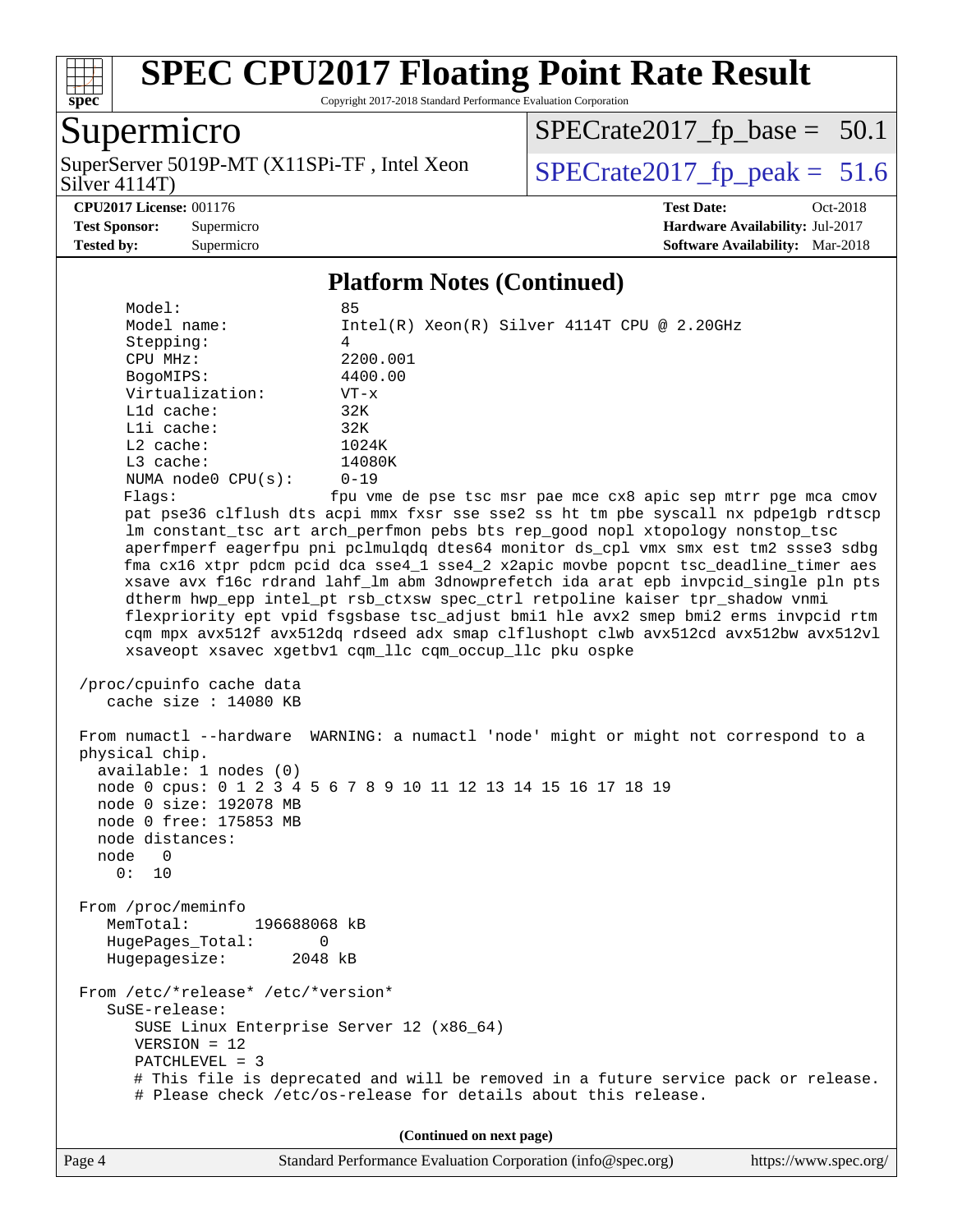

Copyright 2017-2018 Standard Performance Evaluation Corporation

#### Supermicro

Silver 4114T) SuperServer 5019P-MT (X11SPi-TF, Intel Xeon  $S^{1}_{S}$  SPECrate 2017 fp peak = 51.6

 $SPECTate2017_fp\_base = 50.1$ 

**[Tested by:](http://www.spec.org/auto/cpu2017/Docs/result-fields.html#Testedby)** Supermicro **[Software Availability:](http://www.spec.org/auto/cpu2017/Docs/result-fields.html#SoftwareAvailability)** Mar-2018

**[CPU2017 License:](http://www.spec.org/auto/cpu2017/Docs/result-fields.html#CPU2017License)** 001176 **[Test Date:](http://www.spec.org/auto/cpu2017/Docs/result-fields.html#TestDate)** Oct-2018 **[Test Sponsor:](http://www.spec.org/auto/cpu2017/Docs/result-fields.html#TestSponsor)** Supermicro **[Hardware Availability:](http://www.spec.org/auto/cpu2017/Docs/result-fields.html#HardwareAvailability)** Jul-2017

#### **[Platform Notes \(Continued\)](http://www.spec.org/auto/cpu2017/Docs/result-fields.html#PlatformNotes)**

 os-release: NAME="SLES" VERSION="12-SP3" VERSION\_ID="12.3" PRETTY\_NAME="SUSE Linux Enterprise Server 12 SP3" ID="sles" ANSI\_COLOR="0;32" CPE\_NAME="cpe:/o:suse:sles:12:sp3"

uname -a:

 Linux linux-cyyj 4.4.114-94.11-default #1 SMP Thu Feb 1 19:28:26 UTC 2018 (4309ff9) x86\_64 x86\_64 x86\_64 GNU/Linux

Kernel self-reported vulnerability status:

 CVE-2017-5754 (Meltdown): Mitigation: PTI CVE-2017-5753 (Spectre variant 1): Mitigation: Barriers CVE-2017-5715 (Spectre variant 2): Mitigation: IBRS+IBPB

run-level 3 Oct 24 15:15

 SPEC is set to: /home/cpu2017 Filesystem Type Size Used Avail Use% Mounted on /dev/sda3 xfs 145G 66G 79G 46% /home

 Additional information from dmidecode follows. WARNING: Use caution when you interpret this section. The 'dmidecode' program reads system data which is "intended to allow hardware to be accurately determined", but the intent may not be met, as there are frequent changes to hardware, firmware, and the "DMTF SMBIOS" standard. BIOS American Megatrends Inc. 2.1 06/14/2018 Memory: 2x NO DIMM NO DIMM 6x Samsung M393A4K40BB2-CTD 32 GB 2 rank 2666, configured at 2400

(End of data from sysinfo program)

#### **[Compiler Version Notes](http://www.spec.org/auto/cpu2017/Docs/result-fields.html#CompilerVersionNotes)**

Page 5 Standard Performance Evaluation Corporation [\(info@spec.org\)](mailto:info@spec.org) <https://www.spec.org/> ============================================================================== CC 519.1bm  $r(base)$  538.imagick  $r(base, peak)$  544.nab  $r(base, peak)$ ----------------------------------------------------------------------------- icc (ICC) 18.0.2 20180210 Copyright (C) 1985-2018 Intel Corporation. All rights reserved. ------------------------------------------------------------------------------ ============================================================================== **(Continued on next page)**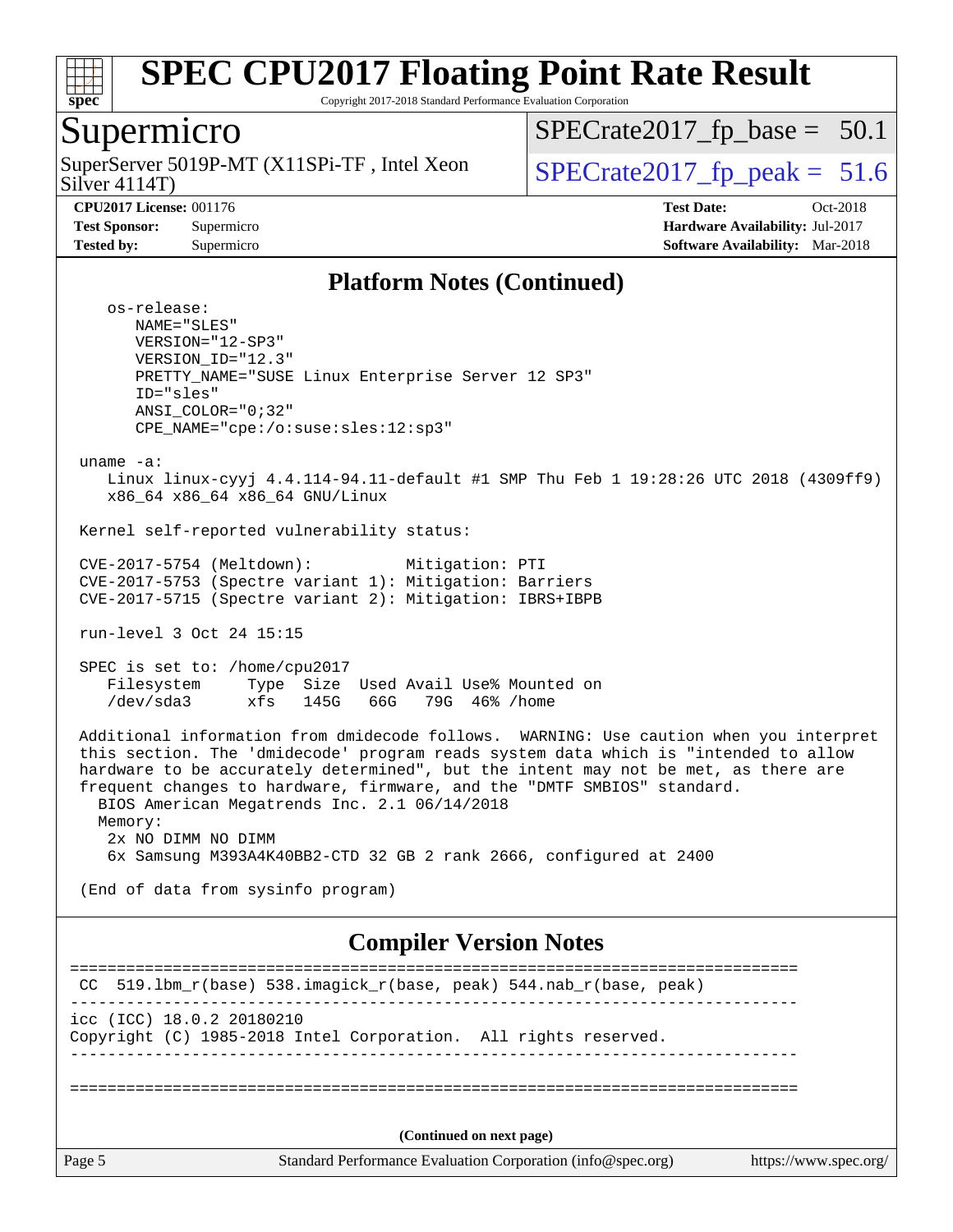

Copyright 2017-2018 Standard Performance Evaluation Corporation

### Supermicro

Silver 4114T) SuperServer 5019P-MT (X11SPi-TF, Intel Xeon  $Solve \, 4114T$ )

 $SPECrate2017_fp\_base = 50.1$ 

**[CPU2017 License:](http://www.spec.org/auto/cpu2017/Docs/result-fields.html#CPU2017License)** 001176 **[Test Date:](http://www.spec.org/auto/cpu2017/Docs/result-fields.html#TestDate)** Oct-2018 **[Test Sponsor:](http://www.spec.org/auto/cpu2017/Docs/result-fields.html#TestSponsor)** Supermicro **[Hardware Availability:](http://www.spec.org/auto/cpu2017/Docs/result-fields.html#HardwareAvailability)** Jul-2017 **[Tested by:](http://www.spec.org/auto/cpu2017/Docs/result-fields.html#Testedby)** Supermicro **[Software Availability:](http://www.spec.org/auto/cpu2017/Docs/result-fields.html#SoftwareAvailability)** Mar-2018

#### **[Compiler Version Notes \(Continued\)](http://www.spec.org/auto/cpu2017/Docs/result-fields.html#CompilerVersionNotes)**

| $519.1bm_r(peak)$<br>CC                                 |                                                                                                                                    |                                              |  |  |  |
|---------------------------------------------------------|------------------------------------------------------------------------------------------------------------------------------------|----------------------------------------------|--|--|--|
| icc (ICC) 18.0.2 20180210                               | Copyright (C) 1985-2018 Intel Corporation. All rights reserved.                                                                    |                                              |  |  |  |
|                                                         | CXXC 508.namd_r(base) 510.parest_r(base, peak)                                                                                     |                                              |  |  |  |
| icpc (ICC) 18.0.2 20180210                              | Copyright (C) 1985-2018 Intel Corporation. All rights reserved.                                                                    |                                              |  |  |  |
| $CXXC 508.namd_r (peak)$                                |                                                                                                                                    |                                              |  |  |  |
| icpc (ICC) 18.0.2 20180210                              | Copyright (C) 1985-2018 Intel Corporation. All rights reserved.                                                                    |                                              |  |  |  |
| CC.                                                     | 511.povray_r(base) 526.blender_r(base, peak)                                                                                       |                                              |  |  |  |
| icpc (ICC) 18.0.2 20180210<br>icc (ICC) 18.0.2 20180210 | Copyright (C) 1985-2018 Intel Corporation. All rights reserved.<br>Copyright (C) 1985-2018 Intel Corporation. All rights reserved. |                                              |  |  |  |
| $511. povray_r (peak)$<br>CC.                           |                                                                                                                                    |                                              |  |  |  |
| icpc (ICC) 18.0.2 20180210<br>icc (ICC) 18.0.2 20180210 | Copyright (C) 1985-2018 Intel Corporation. All rights reserved.<br>Copyright (C) 1985-2018 Intel Corporation. All rights reserved. |                                              |  |  |  |
| 507.cactuBSSN_r(base, peak)<br>FC.                      |                                                                                                                                    |                                              |  |  |  |
| icpc (ICC) 18.0.2 20180210<br>icc (ICC) 18.0.2 20180210 | Copyright (C) 1985-2018 Intel Corporation. All rights reserved.                                                                    |                                              |  |  |  |
| ifort (IFORT) 18.0.2 20180210                           | Copyright (C) 1985-2018 Intel Corporation.<br>Copyright (C) 1985-2018 Intel Corporation.                                           | All rights reserved.<br>All rights reserved. |  |  |  |
| (Continued on next page)                                |                                                                                                                                    |                                              |  |  |  |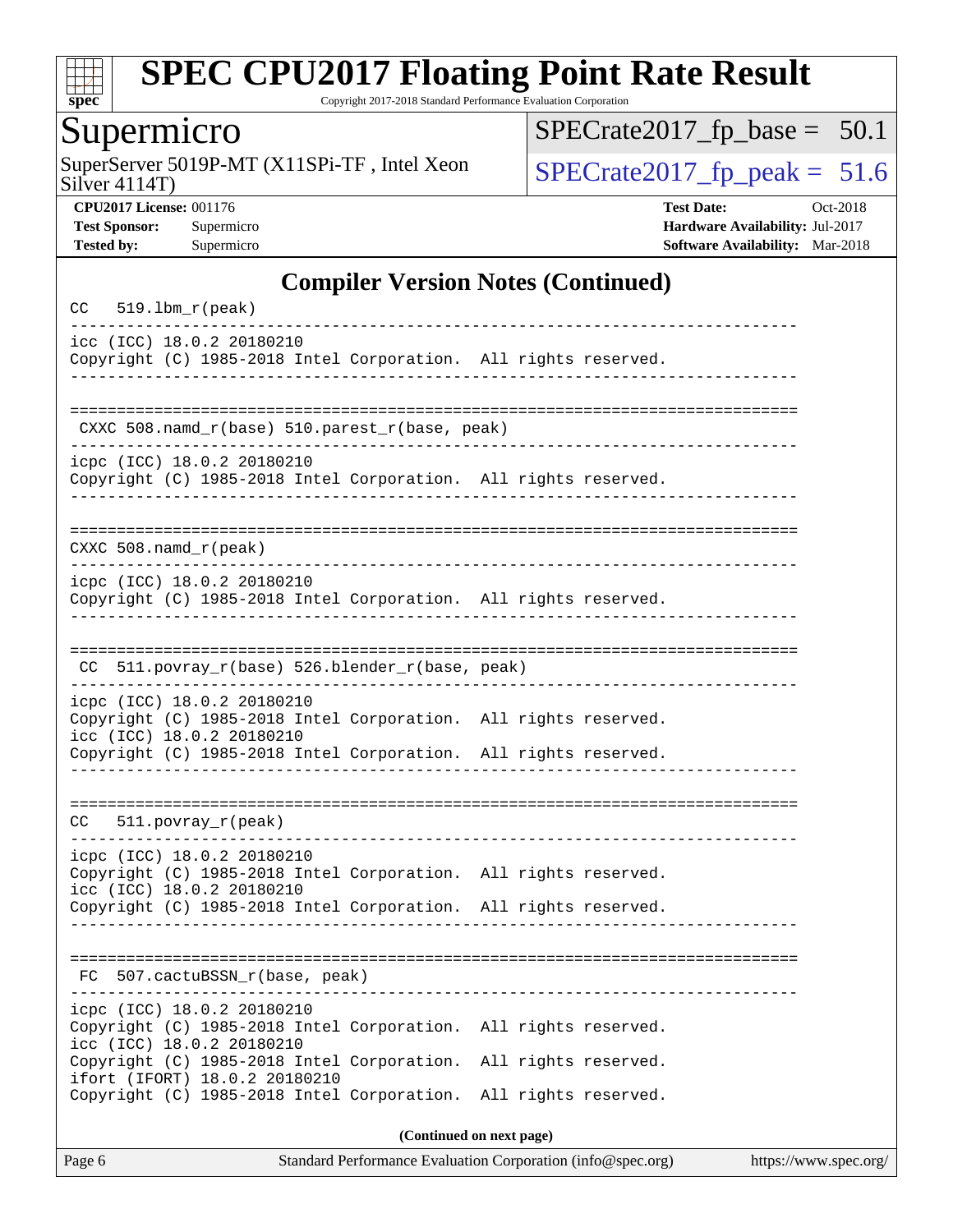

Copyright 2017-2018 Standard Performance Evaluation Corporation

### Supermicro

Silver 4114T) SuperServer 5019P-MT (X11SPi-TF, Intel Xeon  $Solve \, 4114T$ )

 $SPECrate2017_fp\_base = 50.1$ 

**[CPU2017 License:](http://www.spec.org/auto/cpu2017/Docs/result-fields.html#CPU2017License)** 001176 **[Test Date:](http://www.spec.org/auto/cpu2017/Docs/result-fields.html#TestDate)** Oct-2018 **[Test Sponsor:](http://www.spec.org/auto/cpu2017/Docs/result-fields.html#TestSponsor)** Supermicro **[Hardware Availability:](http://www.spec.org/auto/cpu2017/Docs/result-fields.html#HardwareAvailability)** Jul-2017 **[Tested by:](http://www.spec.org/auto/cpu2017/Docs/result-fields.html#Testedby)** Supermicro **[Software Availability:](http://www.spec.org/auto/cpu2017/Docs/result-fields.html#SoftwareAvailability)** Mar-2018

#### **[Compiler Version Notes \(Continued\)](http://www.spec.org/auto/cpu2017/Docs/result-fields.html#CompilerVersionNotes)**

| FC.                                                        | 503.bwaves_r(base, peak) 549.fotonik3d_r(base, peak) 554.roms_r(base)                                                              |
|------------------------------------------------------------|------------------------------------------------------------------------------------------------------------------------------------|
| ifort (IFORT) 18.0.2 20180210                              | Copyright (C) 1985-2018 Intel Corporation. All rights reserved.                                                                    |
| $FC$ 554. roms $r$ (peak)                                  |                                                                                                                                    |
| ifort (IFORT) 18.0.2 20180210                              | Copyright (C) 1985-2018 Intel Corporation. All rights reserved.                                                                    |
| 521.wrf $r(base)$ 527.cam4 $r(base)$<br>CC.                |                                                                                                                                    |
| ifort (IFORT) 18.0.2 20180210<br>icc (ICC) 18.0.2 20180210 | Copyright (C) 1985-2018 Intel Corporation. All rights reserved.<br>Copyright (C) 1985-2018 Intel Corporation. All rights reserved. |
| 521.wrf $r(\text{peak})$ 527.cam4 $r(\text{peak})$<br>CC   |                                                                                                                                    |
| ifort (IFORT) 18.0.2 20180210<br>icc (ICC) 18.0.2 20180210 | Copyright (C) 1985-2018 Intel Corporation. All rights reserved.<br>Copyright (C) 1985-2018 Intel Corporation. All rights reserved. |

#### **[Base Compiler Invocation](http://www.spec.org/auto/cpu2017/Docs/result-fields.html#BaseCompilerInvocation)**

[C benchmarks](http://www.spec.org/auto/cpu2017/Docs/result-fields.html#Cbenchmarks): [icc -m64 -std=c11](http://www.spec.org/cpu2017/results/res2018q4/cpu2017-20181029-09402.flags.html#user_CCbase_intel_icc_64bit_c11_33ee0cdaae7deeeab2a9725423ba97205ce30f63b9926c2519791662299b76a0318f32ddfffdc46587804de3178b4f9328c46fa7c2b0cd779d7a61945c91cd35)

[C++ benchmarks:](http://www.spec.org/auto/cpu2017/Docs/result-fields.html#CXXbenchmarks) [icpc -m64](http://www.spec.org/cpu2017/results/res2018q4/cpu2017-20181029-09402.flags.html#user_CXXbase_intel_icpc_64bit_4ecb2543ae3f1412ef961e0650ca070fec7b7afdcd6ed48761b84423119d1bf6bdf5cad15b44d48e7256388bc77273b966e5eb805aefd121eb22e9299b2ec9d9)

[Fortran benchmarks](http://www.spec.org/auto/cpu2017/Docs/result-fields.html#Fortranbenchmarks): [ifort -m64](http://www.spec.org/cpu2017/results/res2018q4/cpu2017-20181029-09402.flags.html#user_FCbase_intel_ifort_64bit_24f2bb282fbaeffd6157abe4f878425411749daecae9a33200eee2bee2fe76f3b89351d69a8130dd5949958ce389cf37ff59a95e7a40d588e8d3a57e0c3fd751)

**(Continued on next page)**

Page 7 Standard Performance Evaluation Corporation [\(info@spec.org\)](mailto:info@spec.org) <https://www.spec.org/>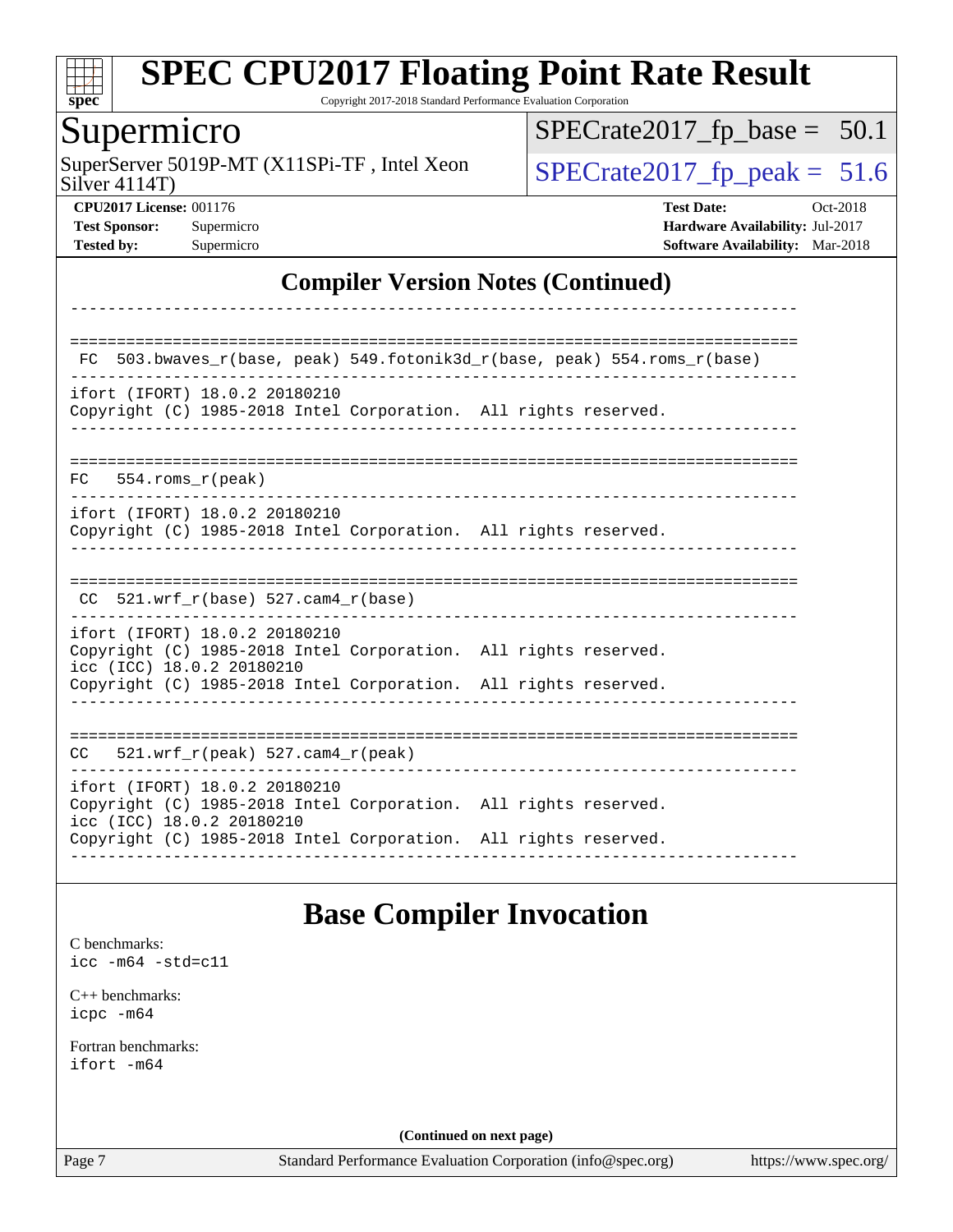

Copyright 2017-2018 Standard Performance Evaluation Corporation

#### Supermicro

Silver 4114T) SuperServer 5019P-MT (X11SPi-TF, Intel Xeon  $\vert$  [SPECrate2017\\_fp\\_peak =](http://www.spec.org/auto/cpu2017/Docs/result-fields.html#SPECrate2017fppeak) 51.6

 $SPECTate2017_fp\_base = 50.1$ 

**[CPU2017 License:](http://www.spec.org/auto/cpu2017/Docs/result-fields.html#CPU2017License)** 001176 **[Test Date:](http://www.spec.org/auto/cpu2017/Docs/result-fields.html#TestDate)** Oct-2018 **[Test Sponsor:](http://www.spec.org/auto/cpu2017/Docs/result-fields.html#TestSponsor)** Supermicro **[Hardware Availability:](http://www.spec.org/auto/cpu2017/Docs/result-fields.html#HardwareAvailability)** Jul-2017 **[Tested by:](http://www.spec.org/auto/cpu2017/Docs/result-fields.html#Testedby)** Supermicro **[Software Availability:](http://www.spec.org/auto/cpu2017/Docs/result-fields.html#SoftwareAvailability)** Mar-2018

### **[Base Compiler Invocation \(Continued\)](http://www.spec.org/auto/cpu2017/Docs/result-fields.html#BaseCompilerInvocation)**

[Benchmarks using both Fortran and C](http://www.spec.org/auto/cpu2017/Docs/result-fields.html#BenchmarksusingbothFortranandC): [ifort -m64](http://www.spec.org/cpu2017/results/res2018q4/cpu2017-20181029-09402.flags.html#user_CC_FCbase_intel_ifort_64bit_24f2bb282fbaeffd6157abe4f878425411749daecae9a33200eee2bee2fe76f3b89351d69a8130dd5949958ce389cf37ff59a95e7a40d588e8d3a57e0c3fd751) [icc -m64 -std=c11](http://www.spec.org/cpu2017/results/res2018q4/cpu2017-20181029-09402.flags.html#user_CC_FCbase_intel_icc_64bit_c11_33ee0cdaae7deeeab2a9725423ba97205ce30f63b9926c2519791662299b76a0318f32ddfffdc46587804de3178b4f9328c46fa7c2b0cd779d7a61945c91cd35)

[Benchmarks using both C and C++](http://www.spec.org/auto/cpu2017/Docs/result-fields.html#BenchmarksusingbothCandCXX): [icpc -m64](http://www.spec.org/cpu2017/results/res2018q4/cpu2017-20181029-09402.flags.html#user_CC_CXXbase_intel_icpc_64bit_4ecb2543ae3f1412ef961e0650ca070fec7b7afdcd6ed48761b84423119d1bf6bdf5cad15b44d48e7256388bc77273b966e5eb805aefd121eb22e9299b2ec9d9) [icc -m64 -std=c11](http://www.spec.org/cpu2017/results/res2018q4/cpu2017-20181029-09402.flags.html#user_CC_CXXbase_intel_icc_64bit_c11_33ee0cdaae7deeeab2a9725423ba97205ce30f63b9926c2519791662299b76a0318f32ddfffdc46587804de3178b4f9328c46fa7c2b0cd779d7a61945c91cd35)

[Benchmarks using Fortran, C, and C++:](http://www.spec.org/auto/cpu2017/Docs/result-fields.html#BenchmarksusingFortranCandCXX) [icpc -m64](http://www.spec.org/cpu2017/results/res2018q4/cpu2017-20181029-09402.flags.html#user_CC_CXX_FCbase_intel_icpc_64bit_4ecb2543ae3f1412ef961e0650ca070fec7b7afdcd6ed48761b84423119d1bf6bdf5cad15b44d48e7256388bc77273b966e5eb805aefd121eb22e9299b2ec9d9) [icc -m64 -std=c11](http://www.spec.org/cpu2017/results/res2018q4/cpu2017-20181029-09402.flags.html#user_CC_CXX_FCbase_intel_icc_64bit_c11_33ee0cdaae7deeeab2a9725423ba97205ce30f63b9926c2519791662299b76a0318f32ddfffdc46587804de3178b4f9328c46fa7c2b0cd779d7a61945c91cd35) [ifort -m64](http://www.spec.org/cpu2017/results/res2018q4/cpu2017-20181029-09402.flags.html#user_CC_CXX_FCbase_intel_ifort_64bit_24f2bb282fbaeffd6157abe4f878425411749daecae9a33200eee2bee2fe76f3b89351d69a8130dd5949958ce389cf37ff59a95e7a40d588e8d3a57e0c3fd751)

#### **[Base Portability Flags](http://www.spec.org/auto/cpu2017/Docs/result-fields.html#BasePortabilityFlags)**

 503.bwaves\_r: [-DSPEC\\_LP64](http://www.spec.org/cpu2017/results/res2018q4/cpu2017-20181029-09402.flags.html#suite_basePORTABILITY503_bwaves_r_DSPEC_LP64) 507.cactuBSSN\_r: [-DSPEC\\_LP64](http://www.spec.org/cpu2017/results/res2018q4/cpu2017-20181029-09402.flags.html#suite_basePORTABILITY507_cactuBSSN_r_DSPEC_LP64) 508.namd\_r: [-DSPEC\\_LP64](http://www.spec.org/cpu2017/results/res2018q4/cpu2017-20181029-09402.flags.html#suite_basePORTABILITY508_namd_r_DSPEC_LP64) 510.parest\_r: [-DSPEC\\_LP64](http://www.spec.org/cpu2017/results/res2018q4/cpu2017-20181029-09402.flags.html#suite_basePORTABILITY510_parest_r_DSPEC_LP64) 511.povray\_r: [-DSPEC\\_LP64](http://www.spec.org/cpu2017/results/res2018q4/cpu2017-20181029-09402.flags.html#suite_basePORTABILITY511_povray_r_DSPEC_LP64) 519.lbm\_r: [-DSPEC\\_LP64](http://www.spec.org/cpu2017/results/res2018q4/cpu2017-20181029-09402.flags.html#suite_basePORTABILITY519_lbm_r_DSPEC_LP64) 521.wrf\_r: [-DSPEC\\_LP64](http://www.spec.org/cpu2017/results/res2018q4/cpu2017-20181029-09402.flags.html#suite_basePORTABILITY521_wrf_r_DSPEC_LP64) [-DSPEC\\_CASE\\_FLAG](http://www.spec.org/cpu2017/results/res2018q4/cpu2017-20181029-09402.flags.html#b521.wrf_r_baseCPORTABILITY_DSPEC_CASE_FLAG) [-convert big\\_endian](http://www.spec.org/cpu2017/results/res2018q4/cpu2017-20181029-09402.flags.html#user_baseFPORTABILITY521_wrf_r_convert_big_endian_c3194028bc08c63ac5d04de18c48ce6d347e4e562e8892b8bdbdc0214820426deb8554edfa529a3fb25a586e65a3d812c835984020483e7e73212c4d31a38223) 526.blender\_r: [-DSPEC\\_LP64](http://www.spec.org/cpu2017/results/res2018q4/cpu2017-20181029-09402.flags.html#suite_basePORTABILITY526_blender_r_DSPEC_LP64) [-DSPEC\\_LINUX](http://www.spec.org/cpu2017/results/res2018q4/cpu2017-20181029-09402.flags.html#b526.blender_r_baseCPORTABILITY_DSPEC_LINUX) [-funsigned-char](http://www.spec.org/cpu2017/results/res2018q4/cpu2017-20181029-09402.flags.html#user_baseCPORTABILITY526_blender_r_force_uchar_40c60f00ab013830e2dd6774aeded3ff59883ba5a1fc5fc14077f794d777847726e2a5858cbc7672e36e1b067e7e5c1d9a74f7176df07886a243d7cc18edfe67) 527.cam4\_r: [-DSPEC\\_LP64](http://www.spec.org/cpu2017/results/res2018q4/cpu2017-20181029-09402.flags.html#suite_basePORTABILITY527_cam4_r_DSPEC_LP64) [-DSPEC\\_CASE\\_FLAG](http://www.spec.org/cpu2017/results/res2018q4/cpu2017-20181029-09402.flags.html#b527.cam4_r_baseCPORTABILITY_DSPEC_CASE_FLAG) 538.imagick\_r: [-DSPEC\\_LP64](http://www.spec.org/cpu2017/results/res2018q4/cpu2017-20181029-09402.flags.html#suite_basePORTABILITY538_imagick_r_DSPEC_LP64) 544.nab\_r: [-DSPEC\\_LP64](http://www.spec.org/cpu2017/results/res2018q4/cpu2017-20181029-09402.flags.html#suite_basePORTABILITY544_nab_r_DSPEC_LP64) 549.fotonik3d\_r: [-DSPEC\\_LP64](http://www.spec.org/cpu2017/results/res2018q4/cpu2017-20181029-09402.flags.html#suite_basePORTABILITY549_fotonik3d_r_DSPEC_LP64) 554.roms\_r: [-DSPEC\\_LP64](http://www.spec.org/cpu2017/results/res2018q4/cpu2017-20181029-09402.flags.html#suite_basePORTABILITY554_roms_r_DSPEC_LP64)

### **[Base Optimization Flags](http://www.spec.org/auto/cpu2017/Docs/result-fields.html#BaseOptimizationFlags)**

[C benchmarks](http://www.spec.org/auto/cpu2017/Docs/result-fields.html#Cbenchmarks): [-xCORE-AVX2](http://www.spec.org/cpu2017/results/res2018q4/cpu2017-20181029-09402.flags.html#user_CCbase_f-xCORE-AVX2) [-ipo](http://www.spec.org/cpu2017/results/res2018q4/cpu2017-20181029-09402.flags.html#user_CCbase_f-ipo) [-O3](http://www.spec.org/cpu2017/results/res2018q4/cpu2017-20181029-09402.flags.html#user_CCbase_f-O3) [-no-prec-div](http://www.spec.org/cpu2017/results/res2018q4/cpu2017-20181029-09402.flags.html#user_CCbase_f-no-prec-div) [-qopt-prefetch](http://www.spec.org/cpu2017/results/res2018q4/cpu2017-20181029-09402.flags.html#user_CCbase_f-qopt-prefetch) [-ffinite-math-only](http://www.spec.org/cpu2017/results/res2018q4/cpu2017-20181029-09402.flags.html#user_CCbase_f_finite_math_only_cb91587bd2077682c4b38af759c288ed7c732db004271a9512da14a4f8007909a5f1427ecbf1a0fb78ff2a814402c6114ac565ca162485bbcae155b5e4258871) [-qopt-mem-layout-trans=3](http://www.spec.org/cpu2017/results/res2018q4/cpu2017-20181029-09402.flags.html#user_CCbase_f-qopt-mem-layout-trans_de80db37974c74b1f0e20d883f0b675c88c3b01e9d123adea9b28688d64333345fb62bc4a798493513fdb68f60282f9a726aa07f478b2f7113531aecce732043) [C++ benchmarks:](http://www.spec.org/auto/cpu2017/Docs/result-fields.html#CXXbenchmarks) [-xCORE-AVX2](http://www.spec.org/cpu2017/results/res2018q4/cpu2017-20181029-09402.flags.html#user_CXXbase_f-xCORE-AVX2) [-ipo](http://www.spec.org/cpu2017/results/res2018q4/cpu2017-20181029-09402.flags.html#user_CXXbase_f-ipo) [-O3](http://www.spec.org/cpu2017/results/res2018q4/cpu2017-20181029-09402.flags.html#user_CXXbase_f-O3) [-no-prec-div](http://www.spec.org/cpu2017/results/res2018q4/cpu2017-20181029-09402.flags.html#user_CXXbase_f-no-prec-div) [-qopt-prefetch](http://www.spec.org/cpu2017/results/res2018q4/cpu2017-20181029-09402.flags.html#user_CXXbase_f-qopt-prefetch) [-ffinite-math-only](http://www.spec.org/cpu2017/results/res2018q4/cpu2017-20181029-09402.flags.html#user_CXXbase_f_finite_math_only_cb91587bd2077682c4b38af759c288ed7c732db004271a9512da14a4f8007909a5f1427ecbf1a0fb78ff2a814402c6114ac565ca162485bbcae155b5e4258871) [-qopt-mem-layout-trans=3](http://www.spec.org/cpu2017/results/res2018q4/cpu2017-20181029-09402.flags.html#user_CXXbase_f-qopt-mem-layout-trans_de80db37974c74b1f0e20d883f0b675c88c3b01e9d123adea9b28688d64333345fb62bc4a798493513fdb68f60282f9a726aa07f478b2f7113531aecce732043) [Fortran benchmarks](http://www.spec.org/auto/cpu2017/Docs/result-fields.html#Fortranbenchmarks): [-xCORE-AVX2](http://www.spec.org/cpu2017/results/res2018q4/cpu2017-20181029-09402.flags.html#user_FCbase_f-xCORE-AVX2) [-ipo](http://www.spec.org/cpu2017/results/res2018q4/cpu2017-20181029-09402.flags.html#user_FCbase_f-ipo) [-O3](http://www.spec.org/cpu2017/results/res2018q4/cpu2017-20181029-09402.flags.html#user_FCbase_f-O3) [-no-prec-div](http://www.spec.org/cpu2017/results/res2018q4/cpu2017-20181029-09402.flags.html#user_FCbase_f-no-prec-div) [-qopt-prefetch](http://www.spec.org/cpu2017/results/res2018q4/cpu2017-20181029-09402.flags.html#user_FCbase_f-qopt-prefetch) [-ffinite-math-only](http://www.spec.org/cpu2017/results/res2018q4/cpu2017-20181029-09402.flags.html#user_FCbase_f_finite_math_only_cb91587bd2077682c4b38af759c288ed7c732db004271a9512da14a4f8007909a5f1427ecbf1a0fb78ff2a814402c6114ac565ca162485bbcae155b5e4258871) [-qopt-mem-layout-trans=3](http://www.spec.org/cpu2017/results/res2018q4/cpu2017-20181029-09402.flags.html#user_FCbase_f-qopt-mem-layout-trans_de80db37974c74b1f0e20d883f0b675c88c3b01e9d123adea9b28688d64333345fb62bc4a798493513fdb68f60282f9a726aa07f478b2f7113531aecce732043) [-auto](http://www.spec.org/cpu2017/results/res2018q4/cpu2017-20181029-09402.flags.html#user_FCbase_f-auto) [-nostandard-realloc-lhs](http://www.spec.org/cpu2017/results/res2018q4/cpu2017-20181029-09402.flags.html#user_FCbase_f_2003_std_realloc_82b4557e90729c0f113870c07e44d33d6f5a304b4f63d4c15d2d0f1fab99f5daaed73bdb9275d9ae411527f28b936061aa8b9c8f2d63842963b95c9dd6426b8a) [Benchmarks using both Fortran and C](http://www.spec.org/auto/cpu2017/Docs/result-fields.html#BenchmarksusingbothFortranandC): [-xCORE-AVX2](http://www.spec.org/cpu2017/results/res2018q4/cpu2017-20181029-09402.flags.html#user_CC_FCbase_f-xCORE-AVX2) [-ipo](http://www.spec.org/cpu2017/results/res2018q4/cpu2017-20181029-09402.flags.html#user_CC_FCbase_f-ipo) [-O3](http://www.spec.org/cpu2017/results/res2018q4/cpu2017-20181029-09402.flags.html#user_CC_FCbase_f-O3) [-no-prec-div](http://www.spec.org/cpu2017/results/res2018q4/cpu2017-20181029-09402.flags.html#user_CC_FCbase_f-no-prec-div) [-qopt-prefetch](http://www.spec.org/cpu2017/results/res2018q4/cpu2017-20181029-09402.flags.html#user_CC_FCbase_f-qopt-prefetch) [-ffinite-math-only](http://www.spec.org/cpu2017/results/res2018q4/cpu2017-20181029-09402.flags.html#user_CC_FCbase_f_finite_math_only_cb91587bd2077682c4b38af759c288ed7c732db004271a9512da14a4f8007909a5f1427ecbf1a0fb78ff2a814402c6114ac565ca162485bbcae155b5e4258871) [-qopt-mem-layout-trans=3](http://www.spec.org/cpu2017/results/res2018q4/cpu2017-20181029-09402.flags.html#user_CC_FCbase_f-qopt-mem-layout-trans_de80db37974c74b1f0e20d883f0b675c88c3b01e9d123adea9b28688d64333345fb62bc4a798493513fdb68f60282f9a726aa07f478b2f7113531aecce732043) [-auto](http://www.spec.org/cpu2017/results/res2018q4/cpu2017-20181029-09402.flags.html#user_CC_FCbase_f-auto) [-nostandard-realloc-lhs](http://www.spec.org/cpu2017/results/res2018q4/cpu2017-20181029-09402.flags.html#user_CC_FCbase_f_2003_std_realloc_82b4557e90729c0f113870c07e44d33d6f5a304b4f63d4c15d2d0f1fab99f5daaed73bdb9275d9ae411527f28b936061aa8b9c8f2d63842963b95c9dd6426b8a)

**(Continued on next page)**

| Page 8 | Standard Performance Evaluation Corporation (info@spec.org) |  | https://www.spec.org/ |
|--------|-------------------------------------------------------------|--|-----------------------|
|--------|-------------------------------------------------------------|--|-----------------------|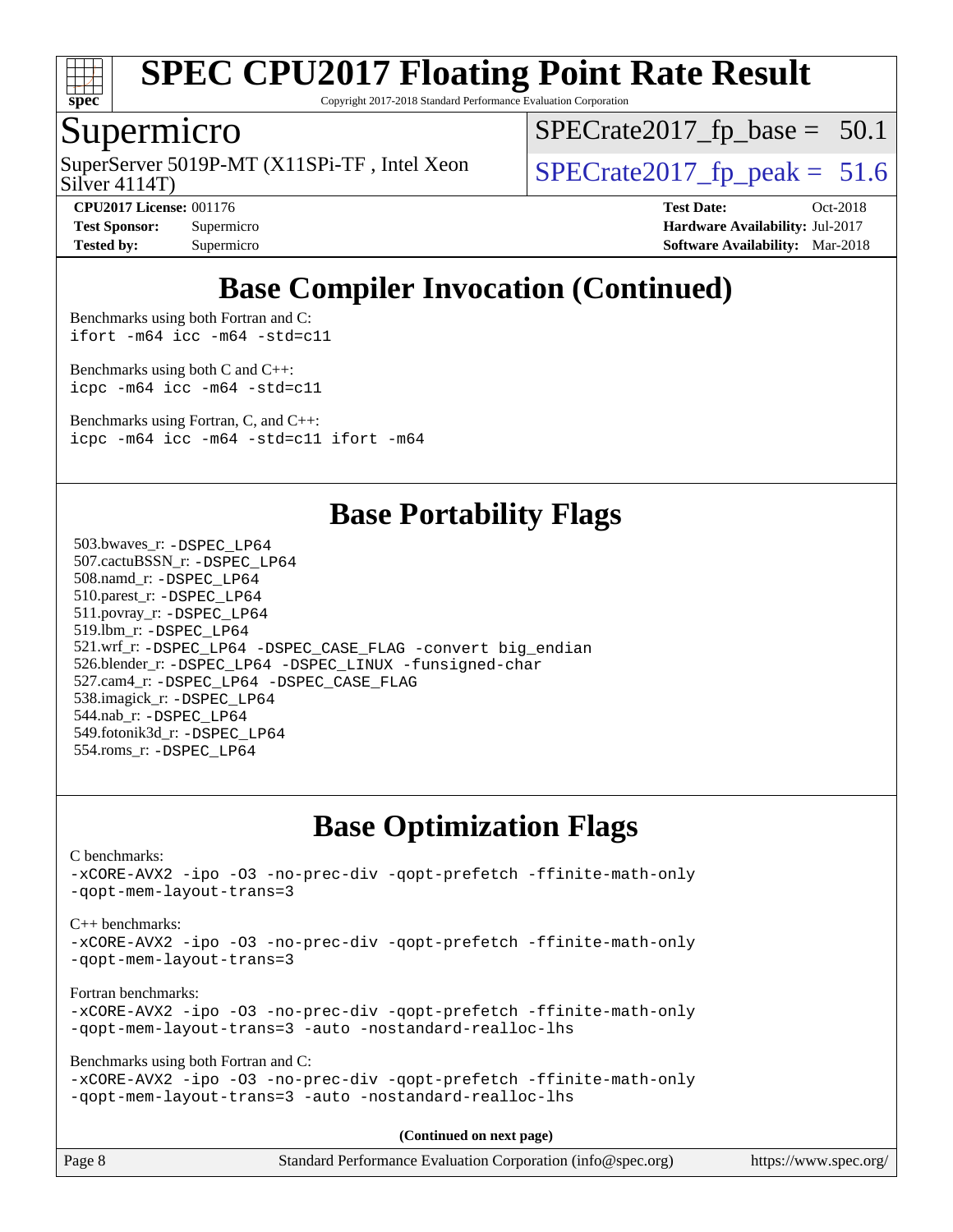

Copyright 2017-2018 Standard Performance Evaluation Corporation

### Supermicro

SuperServer 5019P-MT (X11SPi-TF, Intel Xeon  $\vert$  [SPECrate2017\\_fp\\_peak =](http://www.spec.org/auto/cpu2017/Docs/result-fields.html#SPECrate2017fppeak) 51.6

 $SPECrate2017_fp\_base = 50.1$ 

Silver 4114T)

**[Test Sponsor:](http://www.spec.org/auto/cpu2017/Docs/result-fields.html#TestSponsor)** Supermicro **[Hardware Availability:](http://www.spec.org/auto/cpu2017/Docs/result-fields.html#HardwareAvailability)** Jul-2017 **[Tested by:](http://www.spec.org/auto/cpu2017/Docs/result-fields.html#Testedby)** Supermicro **[Software Availability:](http://www.spec.org/auto/cpu2017/Docs/result-fields.html#SoftwareAvailability)** Mar-2018

**[CPU2017 License:](http://www.spec.org/auto/cpu2017/Docs/result-fields.html#CPU2017License)** 001176 **[Test Date:](http://www.spec.org/auto/cpu2017/Docs/result-fields.html#TestDate)** Oct-2018

**[Base Optimization Flags \(Continued\)](http://www.spec.org/auto/cpu2017/Docs/result-fields.html#BaseOptimizationFlags)**

[Benchmarks using both C and C++](http://www.spec.org/auto/cpu2017/Docs/result-fields.html#BenchmarksusingbothCandCXX): [-xCORE-AVX2](http://www.spec.org/cpu2017/results/res2018q4/cpu2017-20181029-09402.flags.html#user_CC_CXXbase_f-xCORE-AVX2) [-ipo](http://www.spec.org/cpu2017/results/res2018q4/cpu2017-20181029-09402.flags.html#user_CC_CXXbase_f-ipo) [-O3](http://www.spec.org/cpu2017/results/res2018q4/cpu2017-20181029-09402.flags.html#user_CC_CXXbase_f-O3) [-no-prec-div](http://www.spec.org/cpu2017/results/res2018q4/cpu2017-20181029-09402.flags.html#user_CC_CXXbase_f-no-prec-div) [-qopt-prefetch](http://www.spec.org/cpu2017/results/res2018q4/cpu2017-20181029-09402.flags.html#user_CC_CXXbase_f-qopt-prefetch) [-ffinite-math-only](http://www.spec.org/cpu2017/results/res2018q4/cpu2017-20181029-09402.flags.html#user_CC_CXXbase_f_finite_math_only_cb91587bd2077682c4b38af759c288ed7c732db004271a9512da14a4f8007909a5f1427ecbf1a0fb78ff2a814402c6114ac565ca162485bbcae155b5e4258871) [-qopt-mem-layout-trans=3](http://www.spec.org/cpu2017/results/res2018q4/cpu2017-20181029-09402.flags.html#user_CC_CXXbase_f-qopt-mem-layout-trans_de80db37974c74b1f0e20d883f0b675c88c3b01e9d123adea9b28688d64333345fb62bc4a798493513fdb68f60282f9a726aa07f478b2f7113531aecce732043)

[Benchmarks using Fortran, C, and C++:](http://www.spec.org/auto/cpu2017/Docs/result-fields.html#BenchmarksusingFortranCandCXX)

[-xCORE-AVX2](http://www.spec.org/cpu2017/results/res2018q4/cpu2017-20181029-09402.flags.html#user_CC_CXX_FCbase_f-xCORE-AVX2) [-ipo](http://www.spec.org/cpu2017/results/res2018q4/cpu2017-20181029-09402.flags.html#user_CC_CXX_FCbase_f-ipo) [-O3](http://www.spec.org/cpu2017/results/res2018q4/cpu2017-20181029-09402.flags.html#user_CC_CXX_FCbase_f-O3) [-no-prec-div](http://www.spec.org/cpu2017/results/res2018q4/cpu2017-20181029-09402.flags.html#user_CC_CXX_FCbase_f-no-prec-div) [-qopt-prefetch](http://www.spec.org/cpu2017/results/res2018q4/cpu2017-20181029-09402.flags.html#user_CC_CXX_FCbase_f-qopt-prefetch) [-ffinite-math-only](http://www.spec.org/cpu2017/results/res2018q4/cpu2017-20181029-09402.flags.html#user_CC_CXX_FCbase_f_finite_math_only_cb91587bd2077682c4b38af759c288ed7c732db004271a9512da14a4f8007909a5f1427ecbf1a0fb78ff2a814402c6114ac565ca162485bbcae155b5e4258871) [-qopt-mem-layout-trans=3](http://www.spec.org/cpu2017/results/res2018q4/cpu2017-20181029-09402.flags.html#user_CC_CXX_FCbase_f-qopt-mem-layout-trans_de80db37974c74b1f0e20d883f0b675c88c3b01e9d123adea9b28688d64333345fb62bc4a798493513fdb68f60282f9a726aa07f478b2f7113531aecce732043) [-auto](http://www.spec.org/cpu2017/results/res2018q4/cpu2017-20181029-09402.flags.html#user_CC_CXX_FCbase_f-auto) [-nostandard-realloc-lhs](http://www.spec.org/cpu2017/results/res2018q4/cpu2017-20181029-09402.flags.html#user_CC_CXX_FCbase_f_2003_std_realloc_82b4557e90729c0f113870c07e44d33d6f5a304b4f63d4c15d2d0f1fab99f5daaed73bdb9275d9ae411527f28b936061aa8b9c8f2d63842963b95c9dd6426b8a)

### **[Peak Compiler Invocation](http://www.spec.org/auto/cpu2017/Docs/result-fields.html#PeakCompilerInvocation)**

[C benchmarks](http://www.spec.org/auto/cpu2017/Docs/result-fields.html#Cbenchmarks): [icc -m64 -std=c11](http://www.spec.org/cpu2017/results/res2018q4/cpu2017-20181029-09402.flags.html#user_CCpeak_intel_icc_64bit_c11_33ee0cdaae7deeeab2a9725423ba97205ce30f63b9926c2519791662299b76a0318f32ddfffdc46587804de3178b4f9328c46fa7c2b0cd779d7a61945c91cd35)

[C++ benchmarks:](http://www.spec.org/auto/cpu2017/Docs/result-fields.html#CXXbenchmarks) [icpc -m64](http://www.spec.org/cpu2017/results/res2018q4/cpu2017-20181029-09402.flags.html#user_CXXpeak_intel_icpc_64bit_4ecb2543ae3f1412ef961e0650ca070fec7b7afdcd6ed48761b84423119d1bf6bdf5cad15b44d48e7256388bc77273b966e5eb805aefd121eb22e9299b2ec9d9)

[Fortran benchmarks](http://www.spec.org/auto/cpu2017/Docs/result-fields.html#Fortranbenchmarks): [ifort -m64](http://www.spec.org/cpu2017/results/res2018q4/cpu2017-20181029-09402.flags.html#user_FCpeak_intel_ifort_64bit_24f2bb282fbaeffd6157abe4f878425411749daecae9a33200eee2bee2fe76f3b89351d69a8130dd5949958ce389cf37ff59a95e7a40d588e8d3a57e0c3fd751)

[Benchmarks using both Fortran and C](http://www.spec.org/auto/cpu2017/Docs/result-fields.html#BenchmarksusingbothFortranandC): [ifort -m64](http://www.spec.org/cpu2017/results/res2018q4/cpu2017-20181029-09402.flags.html#user_CC_FCpeak_intel_ifort_64bit_24f2bb282fbaeffd6157abe4f878425411749daecae9a33200eee2bee2fe76f3b89351d69a8130dd5949958ce389cf37ff59a95e7a40d588e8d3a57e0c3fd751) [icc -m64 -std=c11](http://www.spec.org/cpu2017/results/res2018q4/cpu2017-20181029-09402.flags.html#user_CC_FCpeak_intel_icc_64bit_c11_33ee0cdaae7deeeab2a9725423ba97205ce30f63b9926c2519791662299b76a0318f32ddfffdc46587804de3178b4f9328c46fa7c2b0cd779d7a61945c91cd35)

[Benchmarks using both C and C++](http://www.spec.org/auto/cpu2017/Docs/result-fields.html#BenchmarksusingbothCandCXX): [icpc -m64](http://www.spec.org/cpu2017/results/res2018q4/cpu2017-20181029-09402.flags.html#user_CC_CXXpeak_intel_icpc_64bit_4ecb2543ae3f1412ef961e0650ca070fec7b7afdcd6ed48761b84423119d1bf6bdf5cad15b44d48e7256388bc77273b966e5eb805aefd121eb22e9299b2ec9d9) [icc -m64 -std=c11](http://www.spec.org/cpu2017/results/res2018q4/cpu2017-20181029-09402.flags.html#user_CC_CXXpeak_intel_icc_64bit_c11_33ee0cdaae7deeeab2a9725423ba97205ce30f63b9926c2519791662299b76a0318f32ddfffdc46587804de3178b4f9328c46fa7c2b0cd779d7a61945c91cd35)

[Benchmarks using Fortran, C, and C++:](http://www.spec.org/auto/cpu2017/Docs/result-fields.html#BenchmarksusingFortranCandCXX) [icpc -m64](http://www.spec.org/cpu2017/results/res2018q4/cpu2017-20181029-09402.flags.html#user_CC_CXX_FCpeak_intel_icpc_64bit_4ecb2543ae3f1412ef961e0650ca070fec7b7afdcd6ed48761b84423119d1bf6bdf5cad15b44d48e7256388bc77273b966e5eb805aefd121eb22e9299b2ec9d9) [icc -m64 -std=c11](http://www.spec.org/cpu2017/results/res2018q4/cpu2017-20181029-09402.flags.html#user_CC_CXX_FCpeak_intel_icc_64bit_c11_33ee0cdaae7deeeab2a9725423ba97205ce30f63b9926c2519791662299b76a0318f32ddfffdc46587804de3178b4f9328c46fa7c2b0cd779d7a61945c91cd35) [ifort -m64](http://www.spec.org/cpu2017/results/res2018q4/cpu2017-20181029-09402.flags.html#user_CC_CXX_FCpeak_intel_ifort_64bit_24f2bb282fbaeffd6157abe4f878425411749daecae9a33200eee2bee2fe76f3b89351d69a8130dd5949958ce389cf37ff59a95e7a40d588e8d3a57e0c3fd751)

### **[Peak Portability Flags](http://www.spec.org/auto/cpu2017/Docs/result-fields.html#PeakPortabilityFlags)**

Same as Base Portability Flags

### **[Peak Optimization Flags](http://www.spec.org/auto/cpu2017/Docs/result-fields.html#PeakOptimizationFlags)**

[C benchmarks](http://www.spec.org/auto/cpu2017/Docs/result-fields.html#Cbenchmarks):

 519.lbm\_r: [-prof-gen](http://www.spec.org/cpu2017/results/res2018q4/cpu2017-20181029-09402.flags.html#user_peakPASS1_CFLAGSPASS1_LDFLAGS519_lbm_r_prof_gen_5aa4926d6013ddb2a31985c654b3eb18169fc0c6952a63635c234f711e6e63dd76e94ad52365559451ec499a2cdb89e4dc58ba4c67ef54ca681ffbe1461d6b36)(pass 1) [-prof-use](http://www.spec.org/cpu2017/results/res2018q4/cpu2017-20181029-09402.flags.html#user_peakPASS2_CFLAGSPASS2_LDFLAGS519_lbm_r_prof_use_1a21ceae95f36a2b53c25747139a6c16ca95bd9def2a207b4f0849963b97e94f5260e30a0c64f4bb623698870e679ca08317ef8150905d41bd88c6f78df73f19)(pass 2) [-ipo](http://www.spec.org/cpu2017/results/res2018q4/cpu2017-20181029-09402.flags.html#user_peakPASS1_COPTIMIZEPASS2_COPTIMIZE519_lbm_r_f-ipo) [-xCORE-AVX2](http://www.spec.org/cpu2017/results/res2018q4/cpu2017-20181029-09402.flags.html#user_peakPASS2_COPTIMIZE519_lbm_r_f-xCORE-AVX2) [-O3](http://www.spec.org/cpu2017/results/res2018q4/cpu2017-20181029-09402.flags.html#user_peakPASS1_COPTIMIZEPASS2_COPTIMIZE519_lbm_r_f-O3) [-no-prec-div](http://www.spec.org/cpu2017/results/res2018q4/cpu2017-20181029-09402.flags.html#user_peakPASS1_COPTIMIZEPASS2_COPTIMIZE519_lbm_r_f-no-prec-div) [-qopt-prefetch](http://www.spec.org/cpu2017/results/res2018q4/cpu2017-20181029-09402.flags.html#user_peakPASS1_COPTIMIZEPASS2_COPTIMIZE519_lbm_r_f-qopt-prefetch) [-ffinite-math-only](http://www.spec.org/cpu2017/results/res2018q4/cpu2017-20181029-09402.flags.html#user_peakPASS1_COPTIMIZEPASS2_COPTIMIZE519_lbm_r_f_finite_math_only_cb91587bd2077682c4b38af759c288ed7c732db004271a9512da14a4f8007909a5f1427ecbf1a0fb78ff2a814402c6114ac565ca162485bbcae155b5e4258871)

**(Continued on next page)**

Page 9 Standard Performance Evaluation Corporation [\(info@spec.org\)](mailto:info@spec.org) <https://www.spec.org/>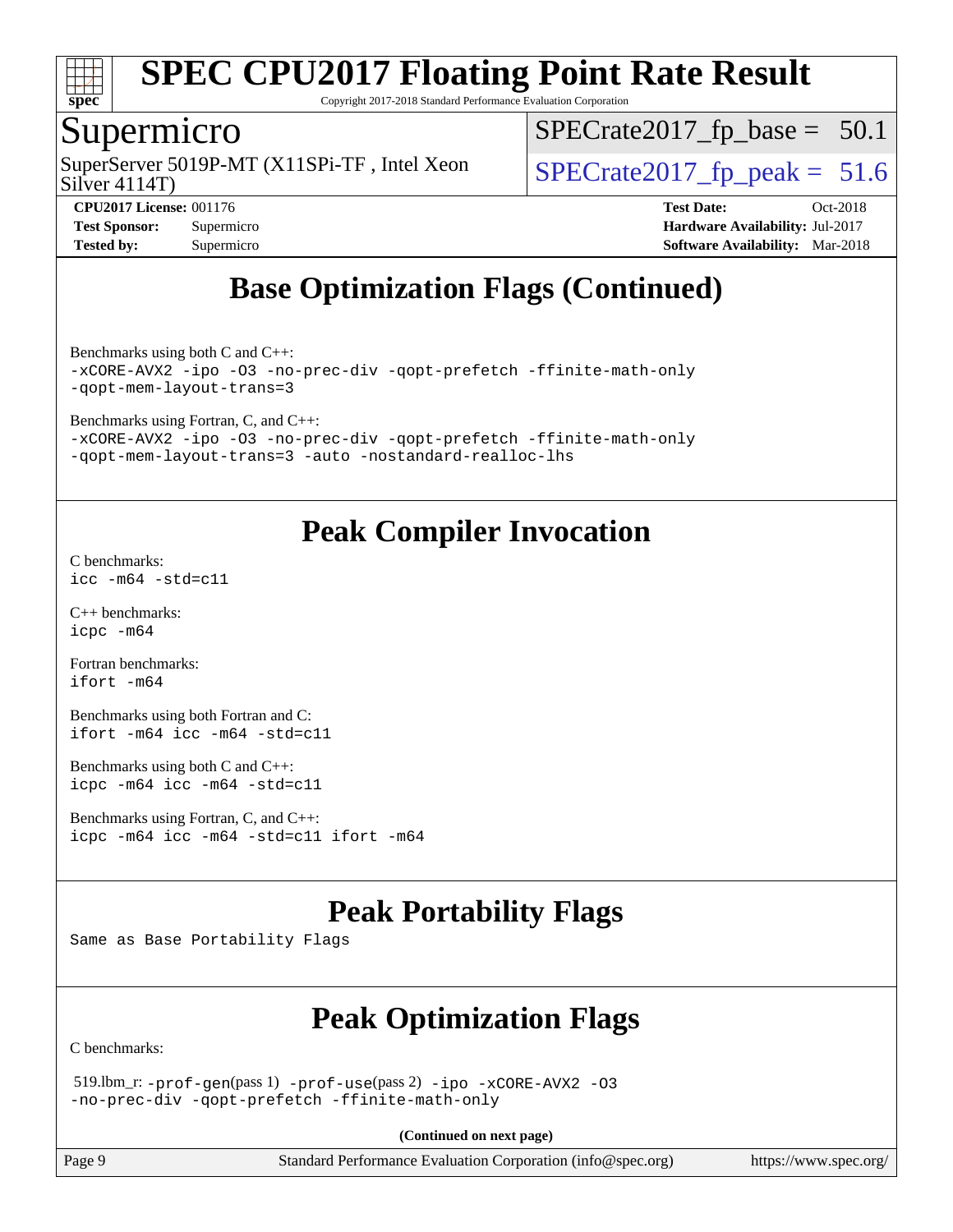

Copyright 2017-2018 Standard Performance Evaluation Corporation

#### Supermicro

SuperServer 5019P-MT (X11SPi-TF, Intel Xeon  $S^{1}_{S}$  SPECrate 2017 fp peak = 51.6

 $SPECTate2017_fp\_base = 50.1$ 

Silver 4114T)

**[CPU2017 License:](http://www.spec.org/auto/cpu2017/Docs/result-fields.html#CPU2017License)** 001176 **[Test Date:](http://www.spec.org/auto/cpu2017/Docs/result-fields.html#TestDate)** Oct-2018 **[Test Sponsor:](http://www.spec.org/auto/cpu2017/Docs/result-fields.html#TestSponsor)** Supermicro **[Hardware Availability:](http://www.spec.org/auto/cpu2017/Docs/result-fields.html#HardwareAvailability)** Jul-2017 **[Tested by:](http://www.spec.org/auto/cpu2017/Docs/result-fields.html#Testedby)** Supermicro **Supermicro [Software Availability:](http://www.spec.org/auto/cpu2017/Docs/result-fields.html#SoftwareAvailability)** Mar-2018

## **[Peak Optimization Flags \(Continued\)](http://www.spec.org/auto/cpu2017/Docs/result-fields.html#PeakOptimizationFlags)**

```
 519.lbm_r (continued):
-qopt-mem-layout-trans=3
 538.imagick_r: -xCORE-AVX2 -ipo -O3 -no-prec-div -qopt-prefetch
-ffinite-math-only -qopt-mem-layout-trans=3
 544.nab_r: Same as 538.imagick_r
C++ benchmarks: 
 508.namd_r: -prof-gen(pass 1) -prof-use(pass 2) -ipo -xCORE-AVX2 -O3
-no-prec-div -qopt-prefetch -ffinite-math-only
-qopt-mem-layout-trans=3
 510.parest_r: -xCORE-AVX2 -ipo -O3 -no-prec-div -qopt-prefetch
-ffinite-math-only -qopt-mem-layout-trans=3
Fortran benchmarks: 
 503.bwaves_r: basepeak = yes
 549.fotonik3d_r: -xCORE-AVX2 -ipo -O3 -no-prec-div -qopt-prefetch
-ffinite-math-only -qopt-mem-layout-trans=3 -auto
-nostandard-realloc-lhs
 554.roms_r: -prof-gen(pass 1) -prof-use(pass 2) -ipo -xCORE-AVX2 -O3
-no-prec-div -qopt-prefetch -ffinite-math-only
-qopt-mem-layout-trans=3 -auto -nostandard-realloc-lhs
Benchmarks using both Fortran and C: 
-prof-gen(pass 1) -prof-use(pass 2) -ipo -xCORE-AVX2 -O3
-no-prec-div -qopt-prefetch -ffinite-math-only
-qopt-mem-layout-trans=3 -auto -nostandard-realloc-lhs
Benchmarks using both C and C++: 
 511.povray_r: -prof-gen(pass 1) -prof-use(pass 2) -ipo -xCORE-AVX2 -O3
-no-prec-div -qopt-prefetch -ffinite-math-only
-qopt-mem-layout-trans=3
 526.blender_r: -xCORE-AVX2 -ipo -O3 -no-prec-div -qopt-prefetch
-ffinite-math-only -qopt-mem-layout-trans=3
Benchmarks using Fortran, C, and C++: 
-xCORE-AVX2 -ipo -O3 -no-prec-div -qopt-prefetch -ffinite-math-only
-qopt-mem-layout-trans=3 -auto -nostandard-realloc-lhs
```